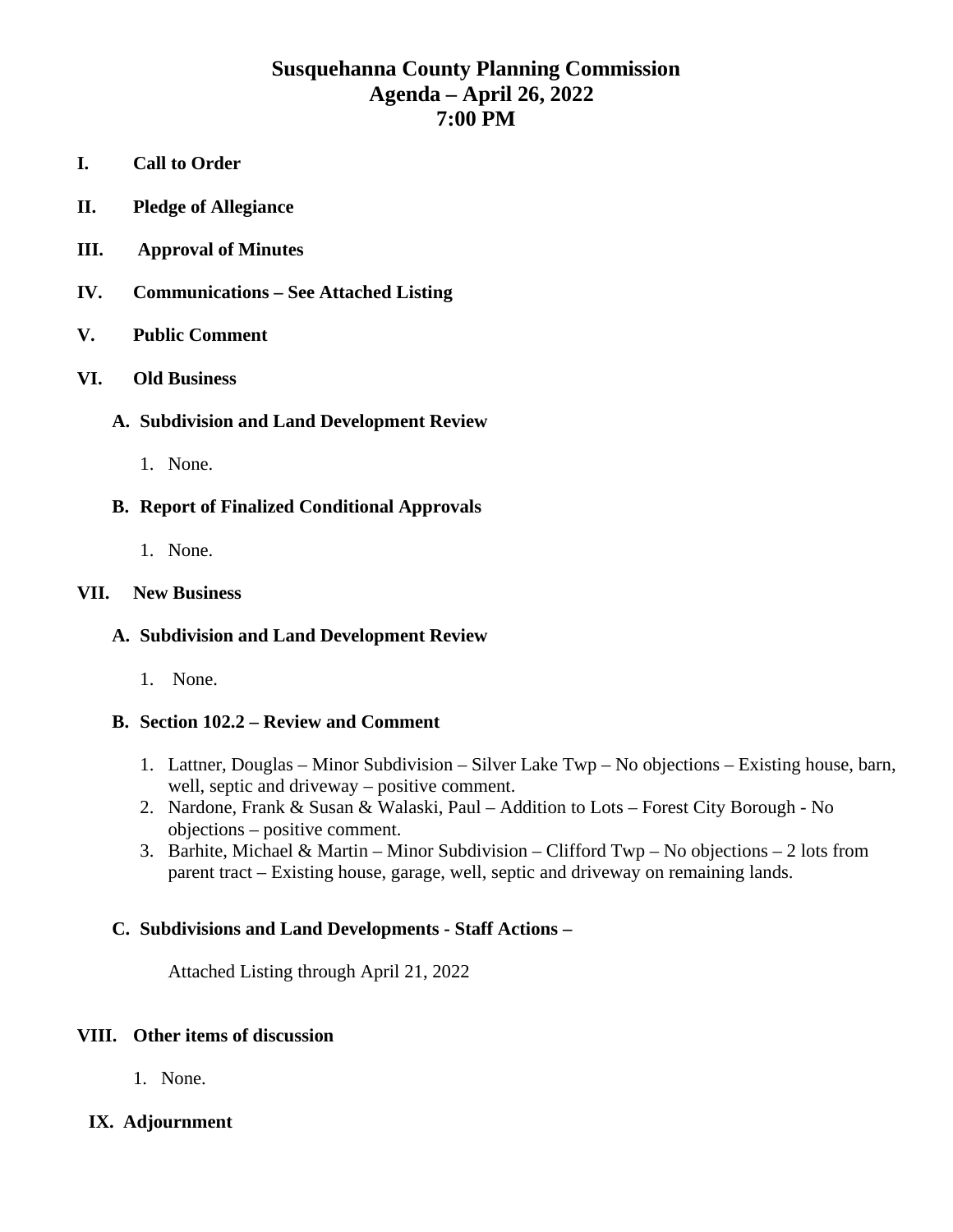# **Susquehanna County Planning Commission Minutes February 22, 2022 7:00 PM**

- **I. Call to Order:** Chairman Richard Franks called the meeting to order at 7:00 PM. Members present included: Richard Franks, Chairman, Nancy Harvatine, Vice-Chairman, Bob Housel, Secretary, Chris Caterson, Matt Curley. Kathie Shelly, Joe Kempa, and John Ramsay. Also attending were Planning Department Director Patti Peltz, Deputy Director Carol Ainey, and Chief Clerk Rebekah Hubbard. Members of the public who attended: Mike Hubbard, Mylan Hibbard, Matt Neerar, Vera Scroggins, Ray Kemble, Bret Jennings, Alex Empet, Chuck Hauser, Jerel J. Bogdan, Mike & Karen Faillace, Chuck & Janis Winschuh, Daniel Ertle, Victoria Switzer, Julianne Dunn, Ron Teel, Kim Grosso, Ken Morcom, Ken Ely, Debbie Ely, Tom Frost, Zach Conrad, Paul Karpich, and Jackie Baker.
- **II. Pledge of Allegiance** The pledge of allegiance was said.

### **III. Approval of Minutes**

N Harvatine made the motion, seconded by M Curley, to approve the minutes, of the January 25, 2022 Meeting, and so carried.

### **IV. Communications January 21, 2022 – February 18, 2022**

1. NOI - PennDOT – Submitting to PADEP for Chapter 105 General Permit – Replacement of the SR 0267 Section 555 Bridge over Middle Branch Wyalusing Creek in Forest Lake Twp. 2. NOI – Coterra Energy, Inc. – Consumptive Use – WarnerA P1 – Dimock Twp. 3. NOI – Coterra Energy, Inc. – Consumptive Use – RussoB Pad – Springville Twp. 4. NOI – Coterra Energy, Inc. – Consumptive Use – HinkleyR P1 – Springville Twp. 5. NOI – Coterra Energy, Inc. – Consumptive Use – ManzerA P1 – Gibson Twp. 6. NOI – Coterra Energy, Inc. – Consumptive Use – GrosvenorD P1 – Dimock Twp. 7. NOI – Coterra Energy, Inc. – Consumptive Use – BolcatoG P1 – Gibson Twp. 8. NOI – Coterra Energy, Inc. – Consumptive Use – HallidayA P1 – Bridgewater Twp. 9. NOI – SWN Production Company, LLC – Consumptive Use – Gremmel Pad – Jackson Twp. 10. NOI – SWN Production Company, LLC – Consumptive Use – BrazitisD P1 – Lenox Twp. 11. NOI – SWN Production Company, LLC – Consumptive Use – MacGeorge Pad – Silver Lake Twp. 12. NOI – SWN Production Company, LLC – Consumptive Use – Watts Pad – New Milford Twp. 13. NOI – SWN Production Company, LLC – Consumptive Use – Bienko Pad – New Milford Twp. 14. NOI – SWN Production Company, LLC – Consumptive Use – Charles Pad – Jackson Twp. 15. NOI – SWN Production Company, LLC – Consumptive Use – Conigliaro Pad – New Milford Twp. 16. NOI – SWN Production Company, LLC – Consumptive Use – Warner Pad – New Milford Twp. 17. NOI – SWN Production Company, LLC – Consumptive Use – Coyle Pad – Liberty Twp. 18. NOI – SWN Production Company, LLC – Consumptive Use – Barnhart Pad – Liberty Twp. 19. NOI – SWN Production Company, LLC – Consumptive Use – Humbert III Pad – New Milford Twp. 20. NOI – SWN Production Company, LLC – Consumptive Use – Scarlet Oaks Pad – New Milford Twp. 21. NOI – SWN Production Company, LLC – Consumptive Use – Moore Pad – Silver Lake Twp. 22. NOI – SWN Production Company, LLC – Consumptive Use – Wheeler Pad – Silver Lake Twp. 23. NOI – SWN Production Company, LLC – Consumptive Use – O'Reilly Pad – Forest Lake Twp.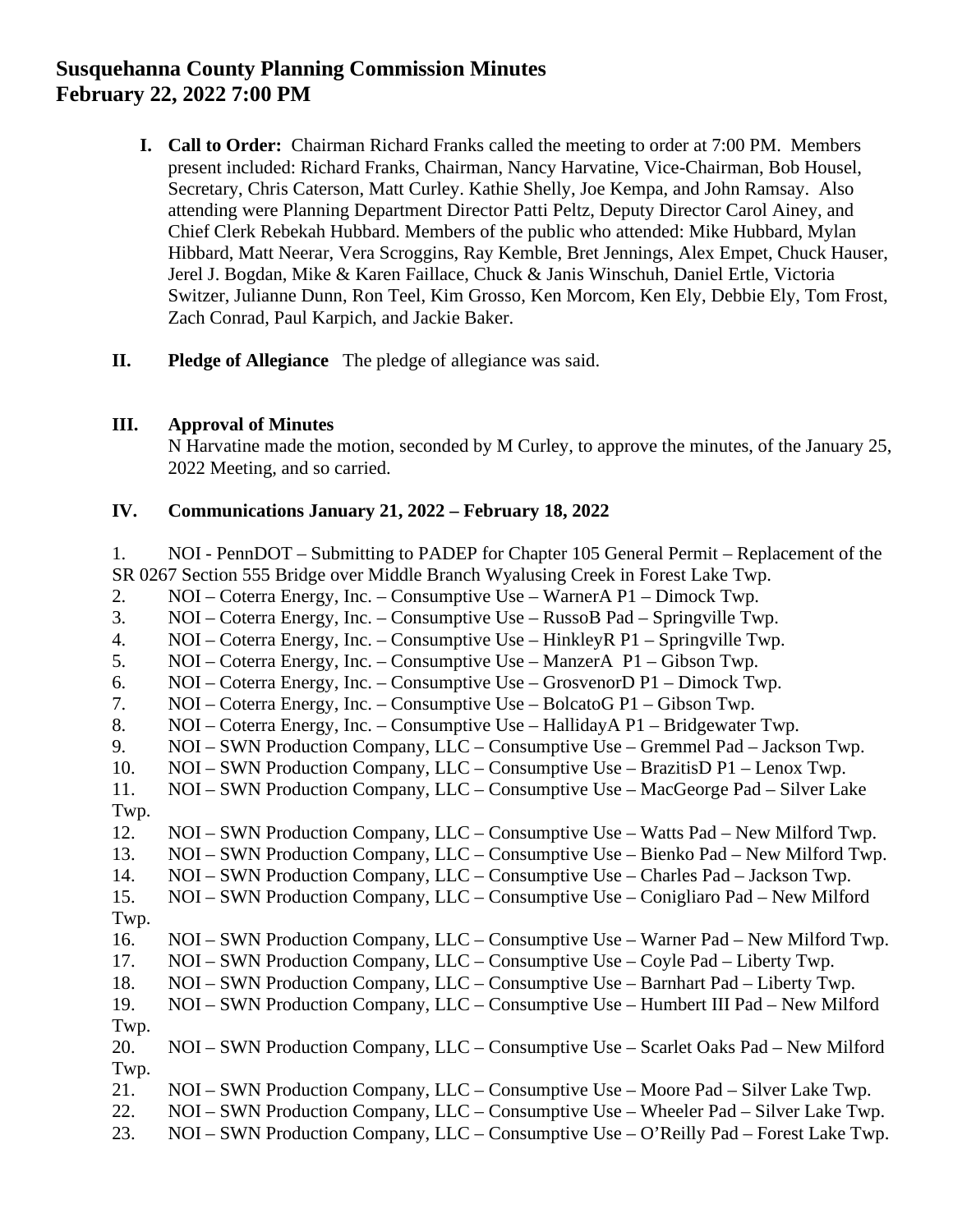24. NOI – SAI Consulting Engineers – Intent to submit a Water Obstruction and Encroachment Permit Application – Laurel Lake Creek in Silver Lake Township – to replace the SR 4008 Section, Silver Creek Road.

25. NOA – Chesapeake Appalachia, LLC – Surface Water Withdrawal – Wyalusing Creek – Rush Twp.

26. Extension Request – PAPUC – Norfolk Southern Railway Company – requesting an extension to do all work necessary to repair various highways above the grade of the tracks – Great Bend Twp, New Milford Twp, Brooklyn Twp, Hop Bottom Borough, Lathrop Twp. – Granted 6-month extension to finish – June 30, 2022.

27. NOI – Coterra Energy, Inc. – Air Permit Application – General Permit (GP-5A) to install a Caterpillar lean burn engine – Abbott, M Pad 1 – Bridgewater Twp.

28. NOI – Coterra Energy, Inc. – Air Permit Application – General Permit (GP-5A) to install a Caterpillar lean burn engine – Hauser, J Pad 1 – Springville Twp.

29. NOI – Coterra Energy, Inc. – Air Permit Application – General Permit (GP-5A) to install a Caterpillar lean burn engine – Payne, D Pad 1 – Harford Twp.

**V. Public Comment:** Various local residents expressed their concerns about Eureka Resources. Susquehanna County Planning Commission members encouraged residents to be more active on the Municipality and County Government levels.

## **VI. Old Business**

- **C. Subdivision and Land Development Review** None
- **VII. Report of Finalized Conditional Approvals**  None.

# **VIII. New Business**

# **A. Subdivision and Land Development Review**

Eureka Resources, LLC – Industrial Land Development – Susquehanna Oil & Gas Wastewater Treatment Facility – Dimock Township – Preliminary Plan – Requesting preliminary approval.

M Curley made the motion to grant preliminary approval of the Eureka Resources, LLC-Susquehanna Oil & Gas Wastewater Treatment Facility plan, conditioned on receipt of the DEP approval of the sewer planning (Section 403.2F), approval of the PennDOT Highway Occupancy Permit (Section 706.8C), and receipt of the Municipality Report Form from the Dimock Township Supervisors within the Commission's allowable review period (Section 306.5), K Shelly seconded, and so carried.

# **B.** S**ection 102.2 - Act 170 – Review and Comment**

1. VanHorn, Kenneth - Minor Subdivision – Clifford Twp – No objections - Existing driveway, existing sewage system – positive comment. N Harvatine made the motion, seconded by R Housel and carried, to concur with staff actions on review and comment number one.

# **C. Subdivisions and Land Developments - Staff Actions –**

None.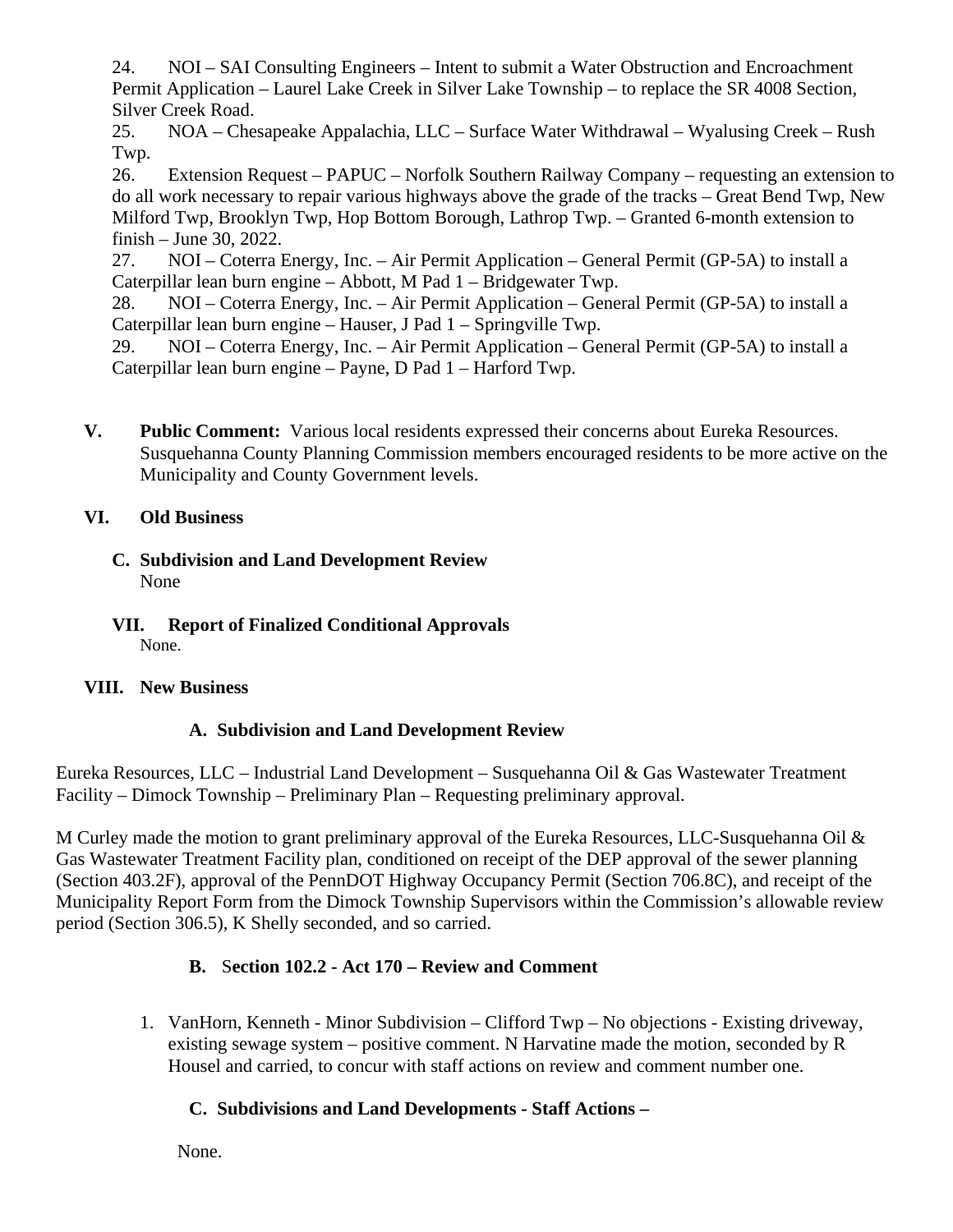### **Additions/ Lot Line Adjustments –**

- 1. Tompkins, Wayne Lot Line Adjustment Gibson Twp 9.26 acres
- 2. Dizek, Lucille Lot Line Adjustment Lenox Twp .98 acres
- 3. Groover, Karen Lot Line Adjustment Addition to Lands Dimock Twp 132.17 acres
- 4. Route 29 South Wash Addition to Lands Bridgewater Twp .67 acres

#### **Minor Subdivisions/ New Lots –**

- 1. Jacob William Sova Minor Subdivision Auburn Twp, 2 lots 2.0 acres & 166 acres
- 2. Tompkins, J. Tyler Minor Subdivision Gibson Twp, 2 lots 19 & 7.43 acres
- 3. Millard, Kevin Minor Subdivision Jessup Twp, 3 lots 81.649, 25.765 & 120.319 acres
- 4. Mountain View School District Minor Subdivision Harford Twp, 2 lots 10.3 & 10.3 acres
- 5. Shimer, Bonnie Minor Subdivision Forest Lake Twp 3 Lots 10, 55, and 110+ acres
- 6. Nota, Dennis Minor Subdivision Franklin Twp  $2$  Lots 110+ and 2.00 acres

#### **Major Subdivisions**

None.

#### **Land Development**

None.

R Housel made the motion to concur with staff actions, J Ramsay seconded, and so carried.

#### **VIII. Other items of discussion:**

**A.** 2021 Annual Report. C Caterson made to motion to accept the 2021 Annual Report, and present it to the Susquehanna County Commissioners. K Shelly seconded, and so carried.

### **IX. Adjournment**

K Shelly made the motion, seconded by C Caterson and carried, to adjourn the meeting at 7:59 pm.

Minutes Prepared by:

Patti L. Peltz, Director Susquehanna County Planning

Certified to be a true and correct copy of the minutes of the regular meeting of the Susquehanna County Planning Commission held on February 22, 2022.

### \***No March 2022 meeting held, due to lack of agenda**\*

Respectfully Submitted,

Robert A. Housel, Secretary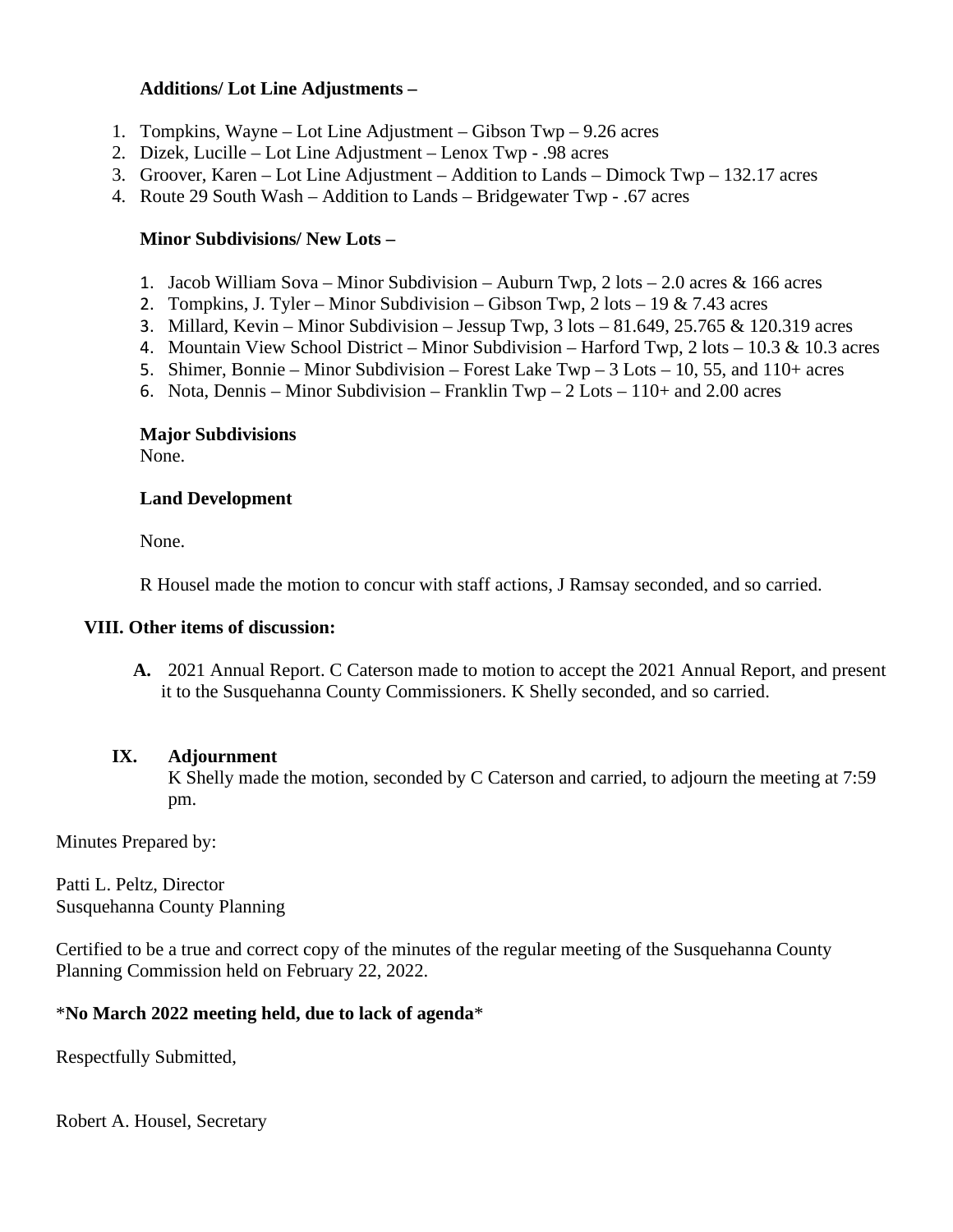# **IV. Communication February 18, 2022 – April 22, 2022**

- 1. NOI Chesapeake Appalachia, LLC General Permit Application Temporary waterline Auburn Twp.
- 2. NOI Coterra Energy, Inc. Consumptive Use TompkinsJ P1 Gibson Twp.
- 3. NOI Coterra Energy, Inc. Consumptive Use RayiasE P2 Brooklyn Twp.
- 4. NOI Coterra Energy, Inc. Consumptive Use LauerD P1 Springville Twp.
- 5. NOI Coterra Energy, Inc. Consumptive Use RoseC P1 Dimock Twp.
- 6. NOI Coterra Energy, Inc. Consumptive Use Rayias P1 Dimock Twp.
- 7. NOI Coterra Energy, Inc. Consumptive Use DeckerT P1 Harford Twp.
- 8. NOA SWN Production Company, LLC Water Withdrawal Pending application approval Oakland Twp. (SRBC Pending No. 2022-014)
- 9. Notice of Public Meeting PennDOT Public Meeting Clifford Twp presentation to discuss State Route 247, Section 570, State Route over Dundaff Creek project – 3/8 6:00PM.
- 10. NOI Chesapeake Appalachia, LLC Consumptive Use Delhagen Rush Twp.
- 11. NOI Coterra Energy, Inc. Consumptive Use Rosser Springville Twp.
- 12. NOI Pennsylvania Electric Company Construction of a new 230kV ring bus within the existing North Meshoppen Substation – Auburn Twp.
- 13. NOI Coterra Energy, Inc. Consumptive Use WarrinerS P1 Bridgewater Twp.
- 14. NOI Coterra Energy, Inc. Consumptive Use BunnellE P2 Dimock Twp.
- 15. NOI Coterra Energy, Inc. Consumptive Use HawleyW P1 Dimock Twp.
- 16. NOI Coterra Energy, Inc. Consumptive Use PettyJ P1 Dimock Twp.
- 17. NOI Civil & Environmental Consultants, Inc. General Permit for Utility Line Stream Crossing 16" temporary waterline – Amburke Pad - Auburn Twp.
- 18. NOI Repsol Oil & Gas USA, LLC Permit renewal for Consumptive Use Choconut Twp.
- 19. NOI Tract Engineering, PLLC Forces Stone & Landscape Supply LLC Application for small noncoal mining permit, bluestone – Springville Twp.
- 20. NOI SWN Production Company Consumptive Use Bienko Pad New Milford & Jackson Twps.
- 21. NOI Civil & Environmental Consultants, Inc. General Permit for Utility Line Stream Crossing 16" temporary waterline – Rylee Pad - Auburn Twp.
- 22. NOI Chesapeake Appalachia, LLC Consumptive Use Craige Pad Rush Twp.
- 23. NOI Chesapeake Appalachia, LLC Consumptive Use Juser Pad Rush Twp.
- 24. NOI Keystone/Coterra Energy, Inc. Applying to DEP for water quality permits Palma Gun Club Well Site – Gibson Twp.
- 25. NOA Norfolk Southern Railway Company Requested approval from PA PUC for alteration of a below grade crossing on Creek Road (T-408) based on a Brooklyn Twp. Complaint – Work has been done to the satisfaction of Brooklyn Twp, and complaint withdrawn.
- 26. NOI Countryside Conservancy LaPlume intent to apply for a DCNR C2P2 grant to acquire a 434 acre parcel on Hartley Hill Road in Lenox Twp.